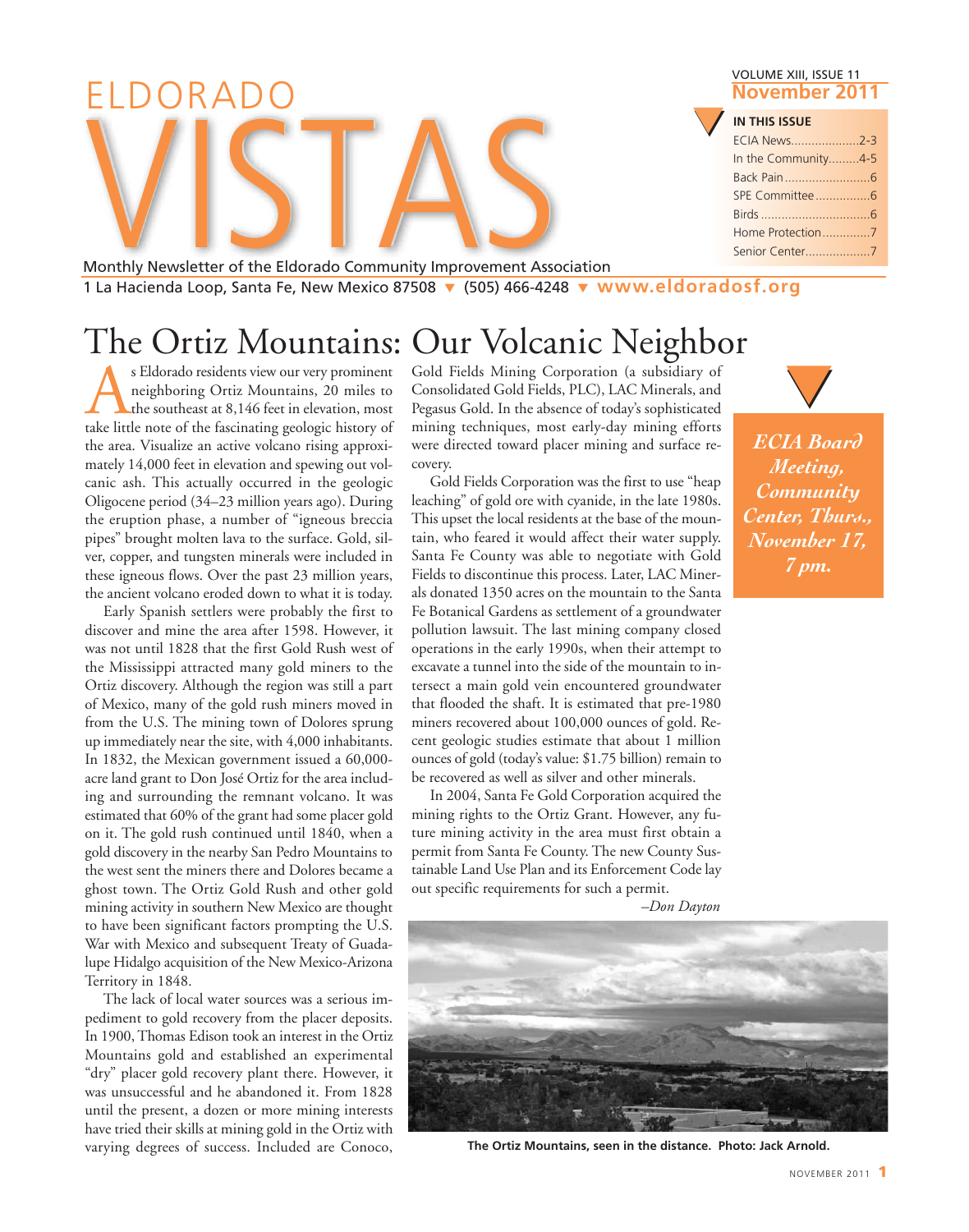

# *An Assessment Increase of \$2.50/Month?*

ooking not at the increase alone, but at the present-day and longer-range benefits that relate to our property values is the key to understanding why a modest increase in assessments may present-day and longer-range benefits that relate to our property values is the key to understanding why a modest increase in assessments may be necessary now.

We have an enviable list of amenities in Eldorado and our choices are simple: maintain them or put them into a state of "deferred maintenance," a nice term for letting value-enhancing amenities fall apart. There are few, if any, homeowners' associations in the state or nation that can compare with ECIA in having as many social and recreational facilities provided at such a reasonable cost.

This year your Board is faced with the problem of finding maintenance money for not only our hike/ bike trails but also our athletic fields, our basketball courts, our dog park, and our community center. The biggest budget-busting increase has come, however, from the cost of asphalt and the other paving materials required to keep our 14 miles of hike/bike trails in shape for walking and riding. Letting them decay and fall apart would violate the Board's commission to do all possible in its policy and budget priorities to maintain our property values. While a number of our residents oppose assessment increases as a matter of principle, few of us would agree to a budgetary decision that reduces what real estate people name as a key factor in maintaining our housing values namely, "curb appeal."

Even with a relatively small increase in our annual assessment, we still pay far less than the vast majority of homeowners' associations in the state that offer much less in the way of amenities. The Board has looked for savings in every nook and cranny of the proposed budget this year. It sees what the rest of us should know: the key to keeping costs low is keeping and recruiting volunteers. Of the total number of people who are members of the ECIA, a scant 1.5% are the "worker bees" that sustain the great number of things that the Association does for its membership. The key to keeping assessments low in the present and long run consists not in shaving money from our maintenance effort but in keeping our volunteers working productively.

We talk a great deal about amenities, about the unique life that Eldorado offers us. We probably don't think enough and recognize with gratitude the daily work our volunteers provide us with. Their work keeps Eldorado what it is: a superbly great place to live in the State of New Mexico.

We may get a small increase in our assessment costs next year. The volunteers, our fellow members on the Finance Committee and the Board, will probably recommend that we do. When the assessment bill comes in the mail, think about all that it takes to keep this unique community as, certifiably, one of the finest places to live in New Mexico and in the USA. *–Frank Schober*

# Eldorado Holiday Lighting Tips

With the holiday season right around the corner, many Eldorado residents will soon<br>be thinking of decorating their homes as<br>part of their family celebrations. This may well incorner, many Eldorado residents will soon be thinking of decorating their homes as clude exterior holiday lighting. We do want to remind all residents, however, that Eldorado does have guidelines for exterior lighting as part of the Protective Covenants and Building restrictions—specifically, Article II, Section 10, Exterior Lighting. These guidelines, which help to prevent excessive glare and light pollution and help to keep our night skies dark, should be followed as closely as possible when putting up your exterior holiday lights. Some key points that residents should remember when planning their exterior holiday lights include:

- Avoid using any bright-colored spotlights or unshielded bulbs over 75 watts, and be sure that any larger lights are downward shielded.
- $\triangleright$  Be sure that if you are illuminating any outdoor features, your lighting is not shining up in the air,

but rather more toward the base, as all lighting should be directed downward.

- $\triangleright$  Consider putting a timer on exterior lights to go off at a reasonable hour.
- Consider using energy-efficient LED holiday lights, wherever possible. For further details on energy-efficient holiday lights, please refer to this website:

**<http://www.energyideas.org/documents/> factsheets/HolidayLighting.pdf**

And remember to take down holiday lights no later than the end of January. If you have questions regarding exterior or holiday lighting, feel free to call me at 466-4282 or email me at **eciaccr@aol.com**.

Wishing you and your entire family a most enjoyable holiday season!

*–Mark Young, Covenant Compliance Representative*

### *Share your comments with us!*

**▼** *For policy and deadline, see below*

#### *Editorial Policy*

*Vistas* invites opinions, ideas, stories, photos, and art from the community at large. Please include contact numbers for fact checking purposes. The newsletter will not publish unsigned letters or material deemed inflammatory. Material will be printed at the discretion of the editors. Letters over 150 words will be edited for fit. Community announcements are welcome; accompanying photos are welcome, too. **DEADLINE:** Newsletter deadline is the 3rd day of each month. Submissions can be dropped off or mailed to the ECIA office or e-mailed to **ECIADiAna@ aol.com** Please include "Attn: Vistas" in your message.

#### *Mission Statement*

The mission of *Vistas*, the monthly newsletter of the ECIA, is to inform the Eldorado community about issues before the ECIA Board and the membership at large. By so doing, the publication seeks to foster increased neighborhood pride and community participation in the decision making process.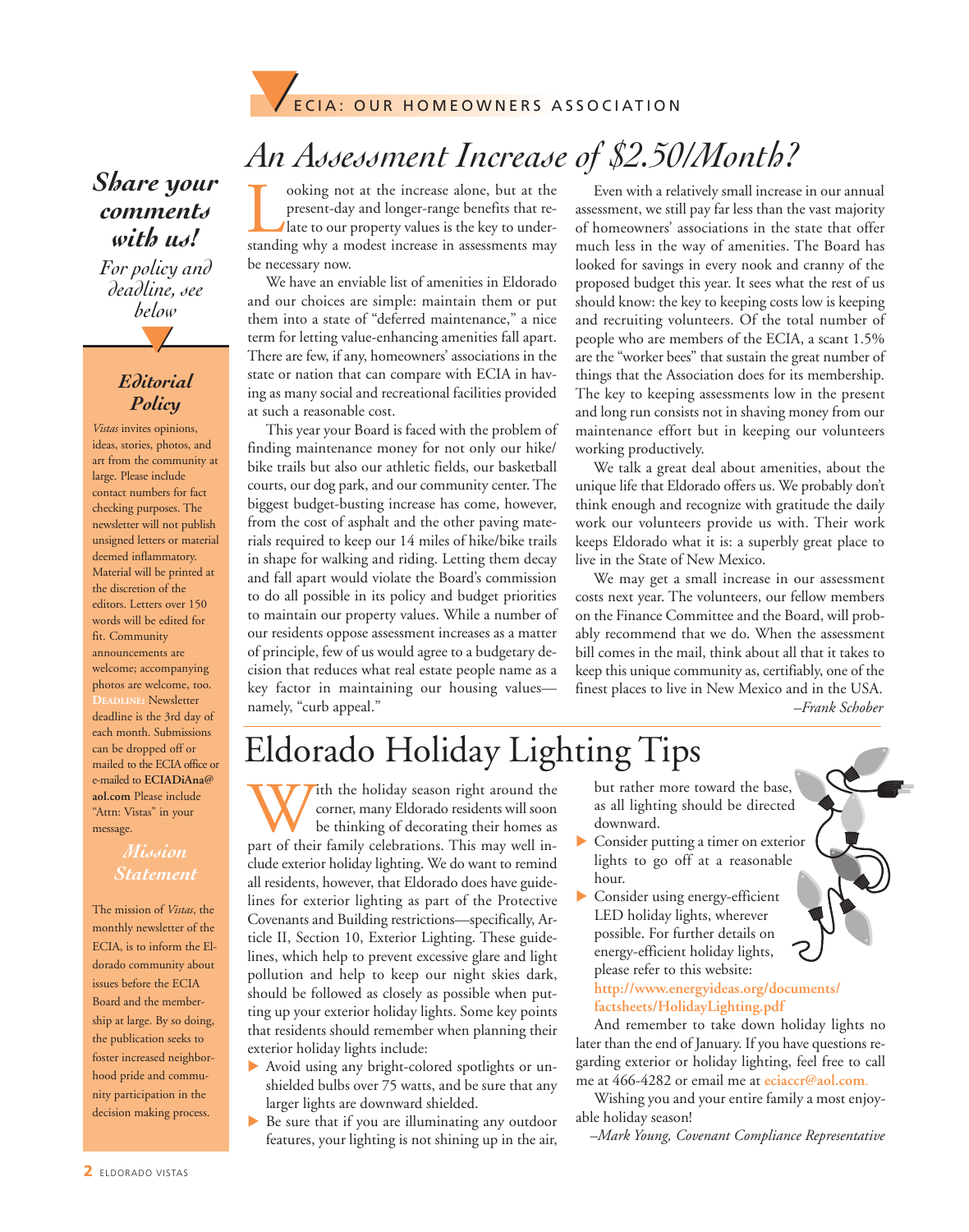# To Raise or Not to Raise the Assessments

We have used substantial space in the *Vistas*<br>this year talking about financial matters.<br>Wisely spending the money that our res-<br>idents pay in assessments is our most important rethis year talking about financial matters. Wisely spending the money that our residents pay in assessments is our most important responsibility.

At this writing, near mid-October, the Board has not made any decisions on changing the annual assessment, which has been at \$300 for the past two years. Elsewhere in this issue of *Vistas*, former Information Committee chair **Frank Schober** echoes comments the Board hears, that assessments should be adequate to maintain and improve the many ECIA amenities. We also hear that economic conditions warrant a hold-the-line approach to assessments.

I am happy to report that, in the past few months, we have been able to find substantial savings for the maintenance of one of our most-used amenities, as well as modest savings in some operations.

A few months ago, a controversy erupted when we allowed a paving company to use an area near the Community Center for staging the repaving of streets in neighboring Belicia. The silver lining of that fiasco was that we were able to identify a better, more durable paving method that we will be using to maintain and

upgrade about 10 miles of hike/bike trails, at nearly half the cost previously estimated.

Keeping the hike/bike trails in good condition has been a looming financial concern since they were built in stages starting in 1995. Without this breakthrough, we were looking at having to raise assessments substantially within a decade to keep up.

Roughly 20% of our assessment over the next several years will be needed to fund our Replacement Reserve account which allows us to save up for necessary repairs and replacement of major amenities and infrastructure. We'll keep looking for these kinds of cost-savings for other amenities.

Likewise, we have identified some potential savings in our operations, including producing the *Vistas* for a bit less money, slightly restructuring our security and community services operations to get more bang for the buck, and bringing our Community Center rental schedule in line to better reflect market rates

Finally, you can still weigh in on the budget and assessments discussion. See the article below for specific dates.

*–Ed Moreno, ECIA President*

### 2012 Assessments: *Finance Committee Recommends Increase*

s previously forecast, the Finance Committee<br>has recommended an assessment increase to<br>the ECIA Board for the Association's 2012<br>budget. The recommended amount is \$340 per vear. has recommended an assessment increase to the ECIA Board for the Association's 2012 budget. The recommended amount is \$340 per year, an increase of \$40. The Board will hold a public hearing on its proposed budget on Saturday, November 5, in the Railroad Room at the Community Center. In making its recommendation, the Finance Committee analyzed increasing maintenance requirements for

aging amenities and the resulting need for increased Replacement Reserves.

The proposed 2012 budget and supporting material will be available Tuesday, November 1, at the [ECIA office and on](http://www.eldoradosf.org) the Association's website, **www.eldoradosf.org**. The Board expects to adopt the 2012 budget at its regular meeting on Thursday, November 17, at 7 pm at the Community Center.

*–Dan Drobnis*

### Recent Board Actions

- The ECIA Board held its regular meeting on September 15 and took the following formal actions:
- A variance was denied at 5 Cagua Road for modifications to a previously approved fence that was repaired using non-compliant materials and with a new height above the 6-foot guideline.
- $\blacktriangleright$  A variance was approved at 3 Cerrado Drive for a ground-based solar array more than the guideline of 15 feet from the house.
- A variance was approved at 16 Baya Road for a ground-based solar array more than the guideline of 15 feet from the house.

Board meetings are scheduled on the third Thursday of each month at 7 pm at the Community Center and are open to the public. An open forum, community announcements, and reports from ECIA committees are regularly included. For complete min[utes and meeting agendas, visit](http://www.eldoradosf.org) the ECIA office or website: **http://eldoradosf.org.**

**▼**

**Bill Donohue 466-4248, gmbill1@aol.com**

**Mark Young 466-4248, ECIAccr@aol.com**

**Raven Hicks 204-2945, eciasm@aol.com BD OF DIRECTORS** 

**Ed Moreno 466-1183 edmoreno@newmexico.com Elan Colello**

**elanishere@gmail.com**

**Todd Handy 466-3785 Todd\_Gilliss@yahoo.com**

**Gregory Bundrick gjugju@msn.com**

**Pat Lavengood 466-9765 plavengood@q.com**

**Lynn Mortensen 202-591-5659 lynn.sfe@gmail.com**

**Bill Osher 466-1265 bill.osher@vpss.gatech.edu COMMITTEE CHAIRPERSONS**

**Katherine Mortimer Conservation: John Parker Election: Jean Crawford**

**Jeanne Calzada Finance: Dan Drobnis**

**Information: Open Marilyn Walker**

**Nolan Zisman Stable: Lisa Bessone &** 

**Deena Joseph**

**Education: Dana Richards VISTAS NEWSLETTER Editor & Designer Carol Leyba 466-1158 cbsleyba@comcast.net**

**Jack Arnold jwellsarnold@gmail.com**

**Editorial Assistant: DiAna Gutierrez 466-4248**

**ECIADiAna@aol.com COMMUNITY RESOURCES**

**466-READ** 

**204-2945 466-1204 eldoradofirerescue.org** 

**820-CNTY (2689)**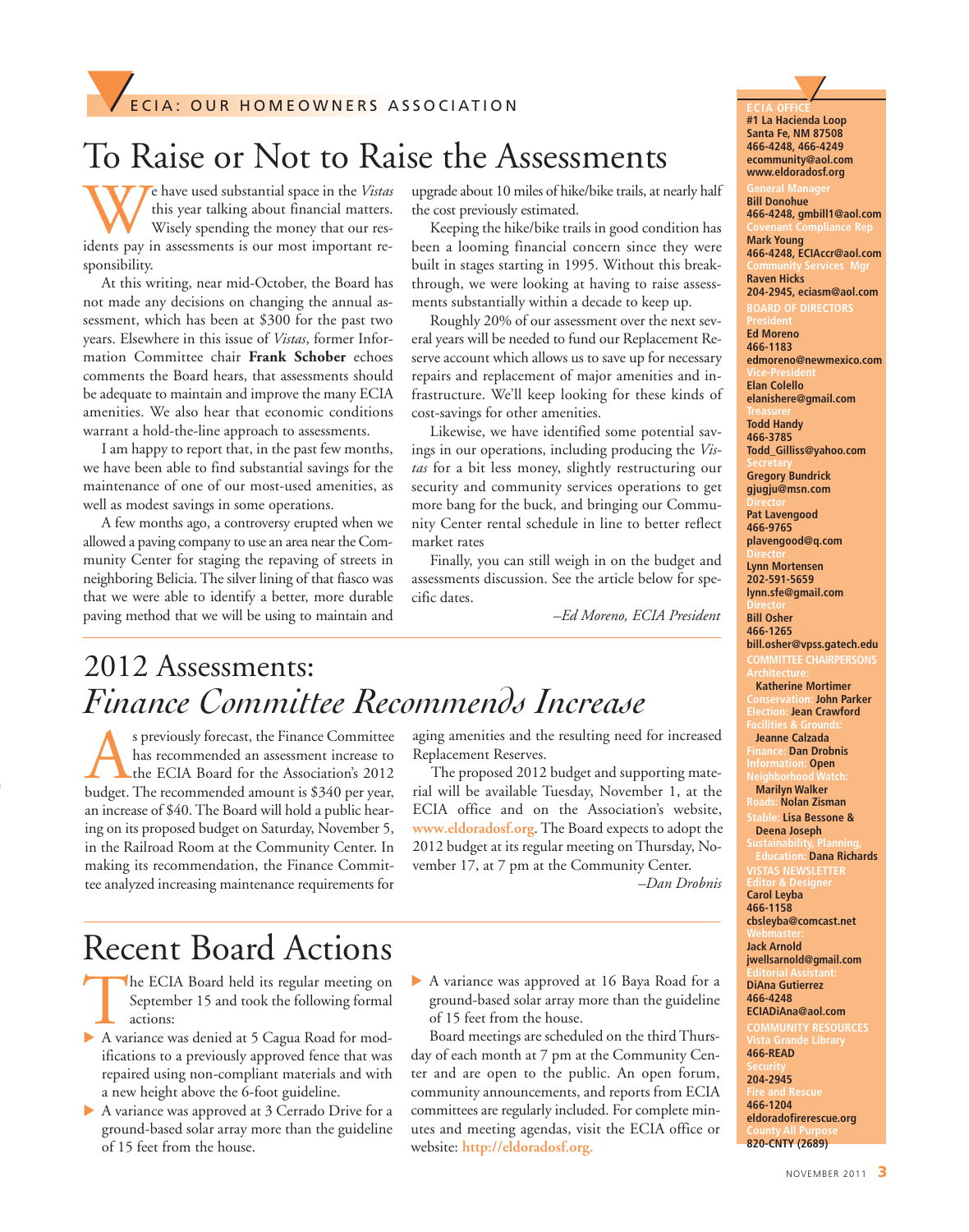#### ON OUR WEBSITE

See Pam Henline's full article on the local bird Yellowheaded blackbird on our website.

Go to **[www.eldoradosf.org](http://www.eldoradosf.org)**







#### **The Future of Water in Eldorado**

Last spring, the Eldorado Energy Coop (EEC) launched the **Green Café** to help people learn about new approaches to solving environmental issues, hear what their neighbors are doing, learn about good service providers and problems to look out for. The group now gathers the first Saturday of the month, every other month, for a presentation by two or more speakers on a given topic. The first programs dealt with biofuels, transportation, and new methods of growing food.

This month, on Saturday, November 5, at La Tienda's Performance Space (*8:30–9:30 am: Breakfast buffet* [\$8.95] served by La Plancha, informal conversation and networking; *9:30–12 noon: Program presentations and dialogue*), the EEC will explore the choices facing the community in providing secure sources of water in the not-so-distant future. To explore this vitally important issue, a panel of representatives from the key agencies involved will present a diverse range of perspectives.

An action now being considered by the County that will directly affect Eldorado is a proposed pipeline extending from the Buckman Diversion through Santa Fe to Eldorado and the surrounding area as far as Cañoncito. There are many factors to be considered in this decision: the environmental impact of the pipeline, the quality of water from the Buckman Diversion, the impact on the Rio Grande and downstream users, the cost-effectiveness of the project, and alternative solutions.

Patricio Guerrerortiz of the Santa Fe County Water Division will describe the County's rationale in proposing the pipeline. **Steve Wust,** Ph.D., will describe how EAW&SD believes its system should be managed and continuously upgraded to provide a secure, safe supply of water. **David Bacon**, former Green Party candidate and environmental activist, will offer a perspective on the bioregion as a whole. **Paul White**, former board member of the Santa Fe Basin Water Association, will raise important questions about the current County plan. **Dana Simmons** of the Eldorado Waterwrights will moderate. Don't miss this unique opportunity to learn about The Future of Water in Eldorado!

#### **Second Annual Christmas Flea Market**

The Adam Senior Center is sponsoring its second annual indoor Christmas Flea market on Saturday, November 12, from 9 am to 2 pm at the Center located at 16 Ave. Torreon. The Flea is open to the public, and vendors do not need to be seniors to participate. A limited number of tables are available at \$10 each. Vendor setup will be Friday, November 11, from 2 to 3 pm. For reservations call 466-1039.



#### **La Tienda's SMALL DOG Dog Park Opens**

La Tienda has a new SMALL DOG dog park located in the northeast corner of the property across from La Plancha. This space is reserved for dogs under 25 pounds, who now have a safer place to come and play without being stepped on or run over by the larger dogs. This is a private park for everyone inside and outside of Eldorado to enjoy. No aggressive dogs or owners are permitted. In the near future, special passes will be made available for very senior and disabled dogs. Stop by and talk to Steve at La Tienda if you are interested in a special pass for your larger special-needs dog.

#### **"Local Author Series" at La Tienda Performance Space**

Beginning in October, La Tienda started "The Local Authors Series." Once a month local authors are invited to the Performance Space to read selections of their work. This month the event will be held on November 16 at 6:30 pm and will highlight published fiction and poetry. To help support the space, there is a suggested admission of \$2 but everyone is truly welcome.

#### **La Tienda Book Lending Library**

Since Beyond Borders Books has moved to Lamy, La Tienda has begun a free book lending library. The first of several bookshelves is already in Building A, directly across from Urban Fix Cafe. Please drop off your interesting books to stock the shelves. Come and browse, and borrow books to take home and read. When you are done, put them back on the shelf. After books have been passed around, they will be stored for the next VGPL book sale.

#### **Transitional Space in the Creative Process**

On Thursday, November 3 at 6 pm, Nancy Reyner will present a free "Art Talk" at La Tienda. Reyner is an abstract painter, art educator and author. Beyond her first love of painting, her passion is to inspire other artists and to "raise the bar" of art world aesthetics.

#### **Life Drawing Group**

Artists know that the way to become better at their craft is to practice, practice, practice! One opportunity available to do that in Eldorado is the weekly meeting of the Life Drawing group. Every Monday a group of artists gets together to draw and sketch from live models. They meet from 10 am to noon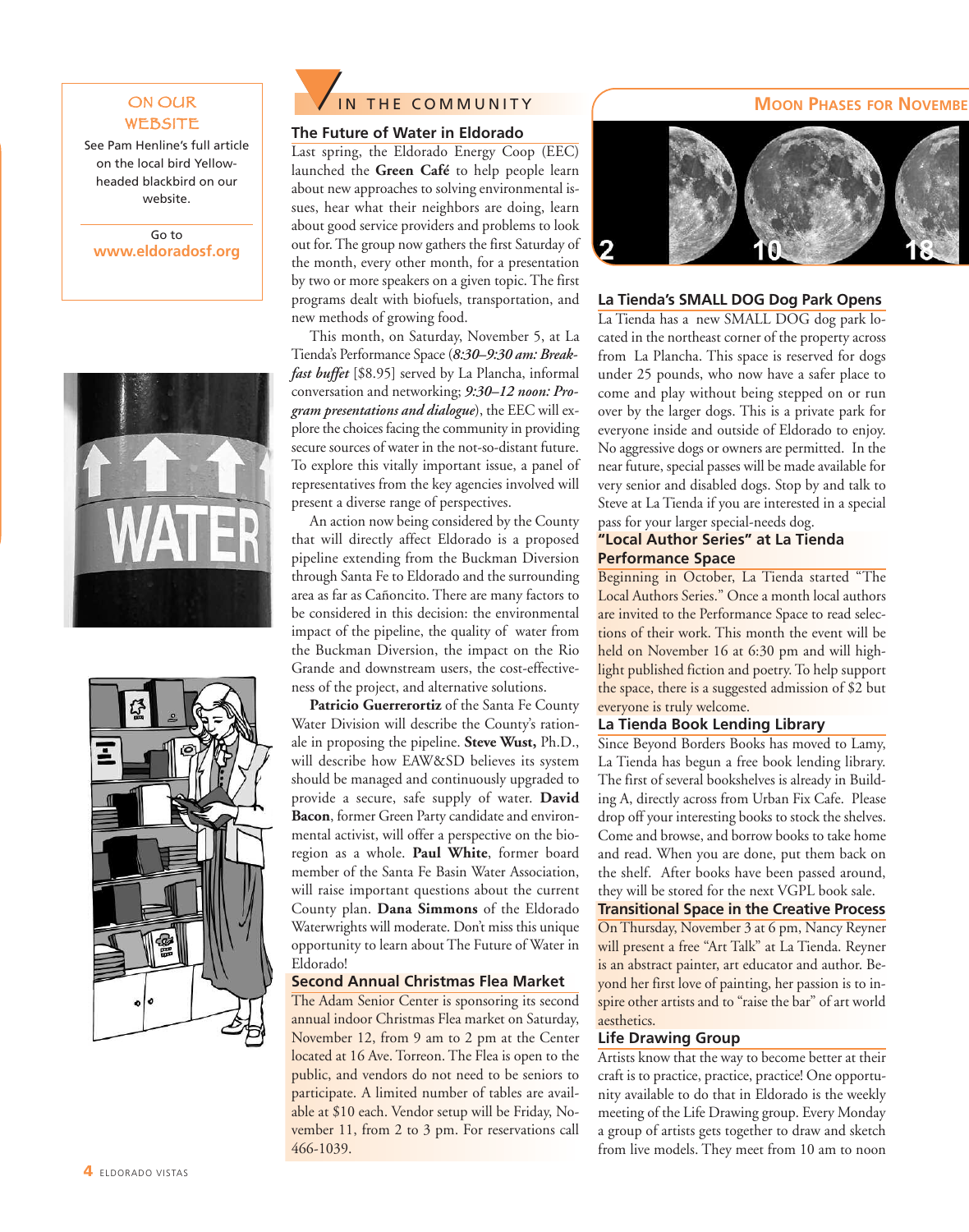#### **NOVEMBER 2011**



ASTRONOMY CORNER November 2011

**NOVEMBER 8: Asteroid 2005 YU55 will approach Earth** on November 8, missing us by 200,000 miles (which is closer to Earth than the moon). NASA asserts that this relatively large (400-meter) asteroid poses no threat to our planet, and should be easily visible to observers in the northern and southern hemispheres.

**Protect Our Night Skies:** Lights left carelessly on may spoil the views of our night sky.

in the Railroad Room building at the Community Center.

This relaxed group works individually to hone their drawing and sketching skills. The models pose for various time lengths, allowing everything from quick sketching to detailed image-making. Models are all ages and both sexes. They pose both nude and costumed.

All artists are welcome, not just EACA members. The fee for the two hours is minimal (\$10), the least expensive fee for any studio group in Santa Fe. The fee pays for the model. At present, the group meets only on Mondays from 10 am to noon but is considering a change in time and/or session length. Ideas are always welcome. For more information, call **Jack McCarthy** at 466-9601, 795-1853, or email **mccarthyjk@comcast.net**.

# November Events

#### *Left out? Help us compile a comprehensive events listing.*

Email **info@eldoradosf.org** with your meeting/event information, or bring it to the ECIA office by the 3rd of the month for publication in the following month's *Vistas.* Please include "Attn: Vistas" and be sure to indicate:

**1. Type of Event 4. A Resource Person** (one who can answer<br>**2. Location** duestions both about the event and the spons questions both about the event and the sponsoring **3. Date & Time** organization) and his/her telephone number. Photographs (digital or snapshots) are encouraged!

**NOVEMBER SPECIAL EVENTS** *Note: All meetings are at the Community Center, unless otherwise noted. LR=Living Room, F=Foyer, CFR=Conference Room, CR=Class Room, RR=Railroad, K=Kitchen*

| 2012 Proposed ECIA Budget Available Tues., Nov. 1 |                                  | <b>ECIA Office</b>         |          |                 |
|---------------------------------------------------|----------------------------------|----------------------------|----------|-----------------|
| 2012 ECIA Budget Hearing Sat., Nov. 5, 10-12 noon |                                  |                            |          | <b>RR</b>       |
| Neighborhood Watch                                | Mon., Nov. 7, 7-9 pm             | Marilyn Walker             | 466-2553 | <b>RR</b>       |
| <b>ECIA Offices Closed</b>                        | Thurs. & Fri., Nov. 24 & 25      |                            |          |                 |
| <b>COMMITTEE MEETINGS</b>                         |                                  |                            |          |                 |
| <b>Architectural Committee</b>                    | Tues., Nov. 8, 7-9 pm            | Mark Young                 | 466-4248 | Foyer           |
| <b>Architectural Committee</b>                    | Tues., Nov. 22, 7-9 pm           | Mark Young                 | 466-4248 | Foyer           |
| <b>Board Work Study</b>                           | Mon., Nov. 14, 7-9 pm            | <b>ECIA</b>                | 466-4248 | <b>CFR</b>      |
| <b>Conservation Committee</b>                     | Tues., Nov. 1, 7-9 pm            | John Parker                | 466-7513 | F.              |
| <b>ECIA Board</b>                                 | Thurs., Nov. 17, 7-9 pm          | <b>ECIA</b>                | 466-4248 | <b>CR</b>       |
| <b>Facilities &amp; Grounds</b>                   | Tues., Nov. 1, 4-6 pm            | Jeanne Calzada             | 466-1947 | <b>CFR</b>      |
| <b>Finance Committee</b>                          | Wed., Nov. 9, 9:30-11:30         | Dan Drobnis                | 466-4781 | <b>CFR</b>      |
| <b>Information Committee</b>                      | Tues., Nov. 22, 7-9 pm           |                            |          | <b>CFR</b>      |
| <b>Road Committee</b>                             | Mon., Nov. 7, 6-8 pm             | Nolan Zisman               | 466-2968 | <b>CFR</b>      |
| <b>Stable Committee</b>                           | Wed., Nov. 29, 7-9 pm            | Lisa Bessone               | 466-7100 | LR              |
| <b>SPE Committee</b>                              | Thurs., Nov. 10, 7-9 pm          | Dana Richards              | 690-5500 | <b>CFR</b>      |
| <b>MONTHLY / SEMI-MONTHLY MEETINGS</b>            |                                  |                            |          |                 |
| <b>EACA Meeting</b>                               | Last Thurs. of month             |                            | 204-7007 | <b>LR</b>       |
| EAW&SD*                                           | 1st & 3rd Thurs, 7-9 pm          | Anna Mondragon             | 466-1085 | <b>RR</b>       |
| La Canada Wireless                                | 2nd & 4th Mon., 7-9 pm           | lcwireless.org             |          |                 |
| Library Book Group                                | 2nd Sat., 9-10:30                | Joan LaMarque              | 466-6000 | <b>CFR</b>      |
| Library Book Group                                | 3rd Mon., 7-9 pm                 | Pam Henline                | 466-4781 | <b>VGPL</b>     |
| Roadrunner RV                                     | 3rd Tues. of month               | Pat Stewart                | 820-0303 |                 |
| Search & Rescue                                   | 2nd Thurs., 7 pm                 | santafesar.org             |          | <b>CR</b>       |
| <b>WEEKLY MEETINGS</b>                            |                                  |                            |          |                 |
| AA                                                | Tues., 5:30-6:50 pm              |                            |          | <b>CFR</b>      |
| AA                                                | Wed., 10:30-11:30 am             |                            |          | <b>CFR/CR</b>   |
| AA                                                | Wed., 5:45-6:45 pm (Men Only)    |                            |          | <b>CFR</b>      |
| AA                                                | Thurs. 5:30-6:30 pm (Women Only) |                            |          | <b>CFR</b>      |
| AA                                                | Fri., 6-7 pm                     |                            |          | CFR/LR          |
| AA                                                | Sat., 10:45-11:45 am             |                            |          | <b>CFR</b>      |
| AA                                                | Sun., 5:15-6:15 pm               |                            |          | LR/CFR          |
| <b>Adult Basketball</b>                           | Thurs., 6:00 pm                  |                            |          | <b>BB Court</b> |
| <b>Boy Scout Troop 414</b>                        | Wed., 7-9 pm                     | <b>Fritz Denny</b>         | 466-4070 | RR, CR, LR      |
| <b>Bridge</b>                                     | Every Fri., 1-4:30 pm            | Jim Davidson               | 466-3091 | LR              |
| <b>Bridge</b>                                     | Wed., 9-noon                     | <b>Nancy Rost</b>          | 466-2832 | <b>LR</b>       |
| Community Church**                                | Sun., 9:30 & 11 am               | David McPherson            | 466-2495 | La Tienda       |
| <b>Eldorado Hikers</b>                            | Tues., 8:30 am                   | <b>Terry Gibbs</b>         | 466-6914 | CC              |
| Fire & Rescue Training                            | Wed., 7-9 pm                     | <b>Fire Station Office</b> | 466-1204 | Station         |
| Fire & Rescue Work Duty                           | Sat., Call for time              | <b>Fire Station Office</b> | 466-1204 | Station         |
| <b>Knitting Club</b>                              | Tues., 10-12 noon                | Joyce Hanmer               | 466-3018 | <b>LR</b>       |
| Life Drawing                                      | Mon., 10-12 noon                 | Jack McCarthy              | 466-9601 | <b>RR</b>       |
| Senior Lunch***                                   | Mon.-Fri., 12-1 pm               | <b>Senior Center</b>       | 466-1039 |                 |
| Softball                                          | Sun., 10:00 am                   | <b>Tom Miller</b>          | 466-6059 | CC              |
| <b>Square Dancing</b>                             | Fri., 6-9 pm                     | <b>Richard Robinson</b>    | 466-7319 | <b>RR</b>       |
|                                                   |                                  |                            |          |                 |

\*Eldorado Area Water and Sanitation District \*\*For other religious/spiritual services, go to http://santafe.areaconnect.com/churches.htm \*\*\*Reservations Required **VISIT OUR WEBSITE: [www.eldoradosf.org](http://www.eldoradosf.org)**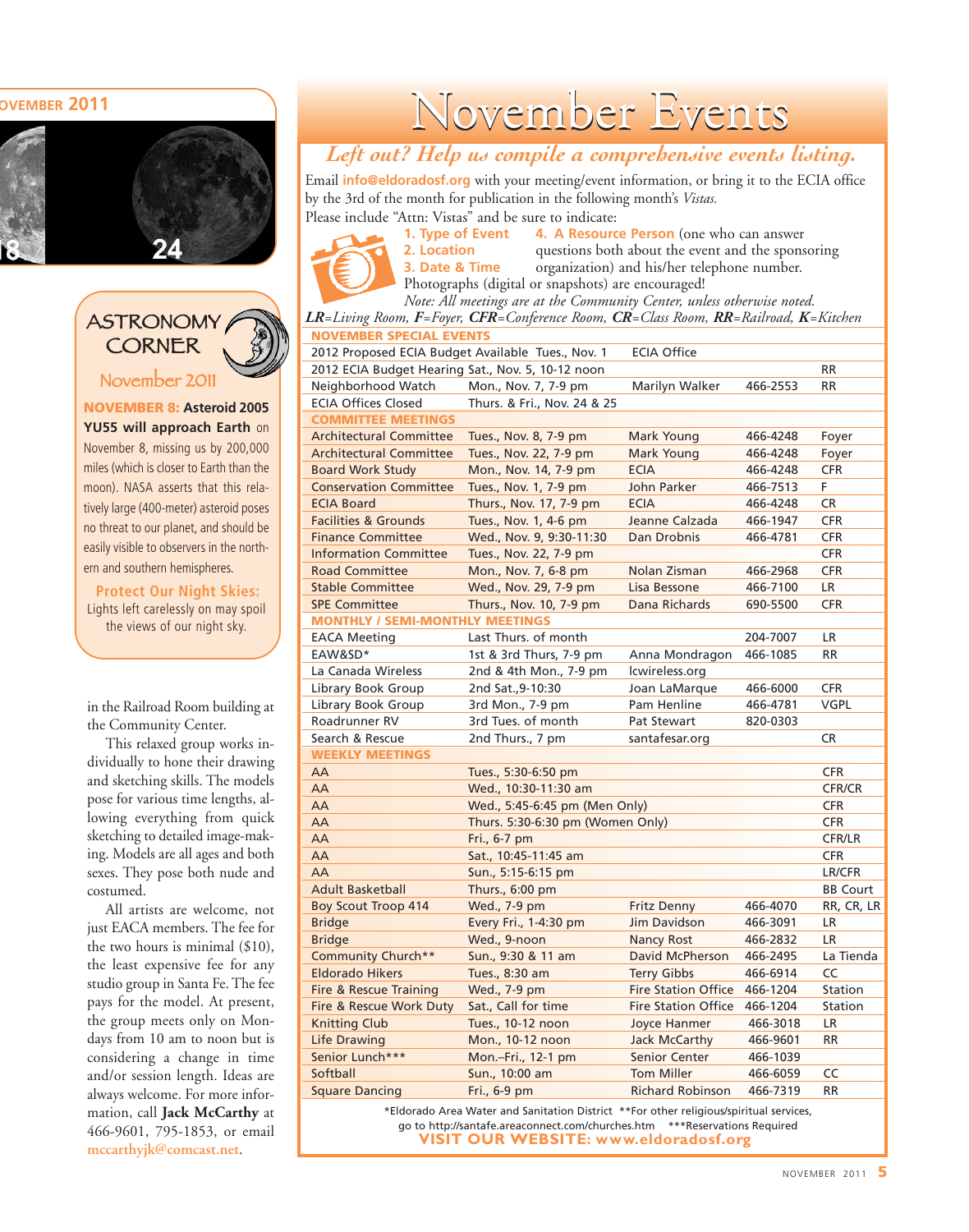

# *Back Pain: Not a Normal Part of Aging*

ver the years, it has come to our attention that many people suffer from back pain. Only some of those people ever seek help to resolve that pain. People often suffer silently, attributing their pain to "a normal part of aging." We would like to help dispel this myth. Back pain, or any pain, is never normal and can often be eliminated, or at least improved through treatment.

There are many causes of back pain, but the most common one associated with aging is arthritis. Arthritis is the wearing down of joint surfaces that occurs over time. Some people are more genetically inclined to develop arthritis than others. Sometimes a prior injury to a joint may accelerate the arthritis process.

When one begins to suffer with pain associated with arthritis, a common reaction is to stop moving because movement hurts. In fact, to stop moving is the worst thing you can do for arthritis. Movement in a joint causes fluid to move, which lubricates and

nourishes that joint. Lack of movement does just the opposite. It causes the surfaces of the joint to dry out. This results in the joint becoming stiff and painful. Because the spine has so many moving joints, when stiff joints stop moving properly, other joints tend to take over, causing these joints to become hypermobile. Either too little mobility or too much mobility in a joint can cause pain. Ideally, we aim for movement to be achieved through adequate, but not excessive mobility in all the joints. In addition to establishing adequate mobility, it is equally important to achieve strength and stability to support those joints.

Arthritic, stiff joints sometimes require a little help to maximize both mobility and stability. The takehome message here is to keep up your strength and keep moving as much as possible. When movement becomes increasingly difficult or painful, seek help.

*–Your friends at Eldorado Physical Therapy*

### An Invitation to Join the SPE Committee

The newest ECIA committee, SPEC (Sustainable Planning and Education Committee), is up and running, thanks to the dozens of community, staff and ECIA Board members who helped launch this committee. The team meets monthly on the second Thursday of each month at 7 pm in the Community Center boardroom. Its mandate is to focus on several exciting and challenging issues for the future of Eldorado:

- $\blacktriangleright$  Updating the Eldorado master plan and aligning with county plans and ordinances.
- Educating community members on the benefits of sustainability, including quality of life, financial

benefits, and increasing resiliency and security for our community.

- $\blacktriangleright$  Increasing communication within broad networks of ECIA, the community, and government entities.
- Helping the ECIA Board gain community input on issues such as renewable energy, local food, transportation, and exploring such issues as keeping chickens.

Please come help us make our community a more sustainable and economically supportive place to live. For more information, please contact **Amy Bertelli** at **amysue@cybermesa.com** or join us at our next meeting.

# *Yellow-headed Blackbird (YhBb)*

I have finally written about all the birds I have personally seen in Eldorado, so now I'm looking in other neighborhoods. I have seen a Yellow-headed Blackbird (YhBb) relatively nearby at the Marty have finally written about all the birds I have personally seen in Eldorado, so now I'm looking in other neighborhoods. I have seen a Yellow-headed Sanchez golf course (and I've heard of a sighting in Eldorado). The YhBb is about 9.5 inches long, with a wingspan of 15 inches, and has the general size and shape of most other medium-size blackbirds. The distinguishing marking is a yellow head! There is some black around the eye, and the yellow extends down the breast. The rest of the body is black. The wings show a white bar when the bird is perched. Females have some pale yellow from chin to breast and generally are a drab brown-black. Birds winter from southern New Mexico to southern Mexico.

The male YhBb defends a small territory of prime nesting reeds. He may attract up to eight females to breed and nest within his area (called a "clumped territory"). He bows and spreads his wings to the female and utters his loud rusty hinge call. In two to four days, the female builds a nest on reeds growing in water. The nest is made with wet vegetation and lined with dry grasses. As the nest dries, it forms a tight cup. Three to five eggs are laid which hatch in 11 to 13 days and fledge in 9 to 12 days. The male is polygamous and helps feed only the first female who settles in his territory.

> *Read the balance of Pam Henline's bird article on our website:* **[www.eldoradosf.org](http://www.eldoradosf.org)**



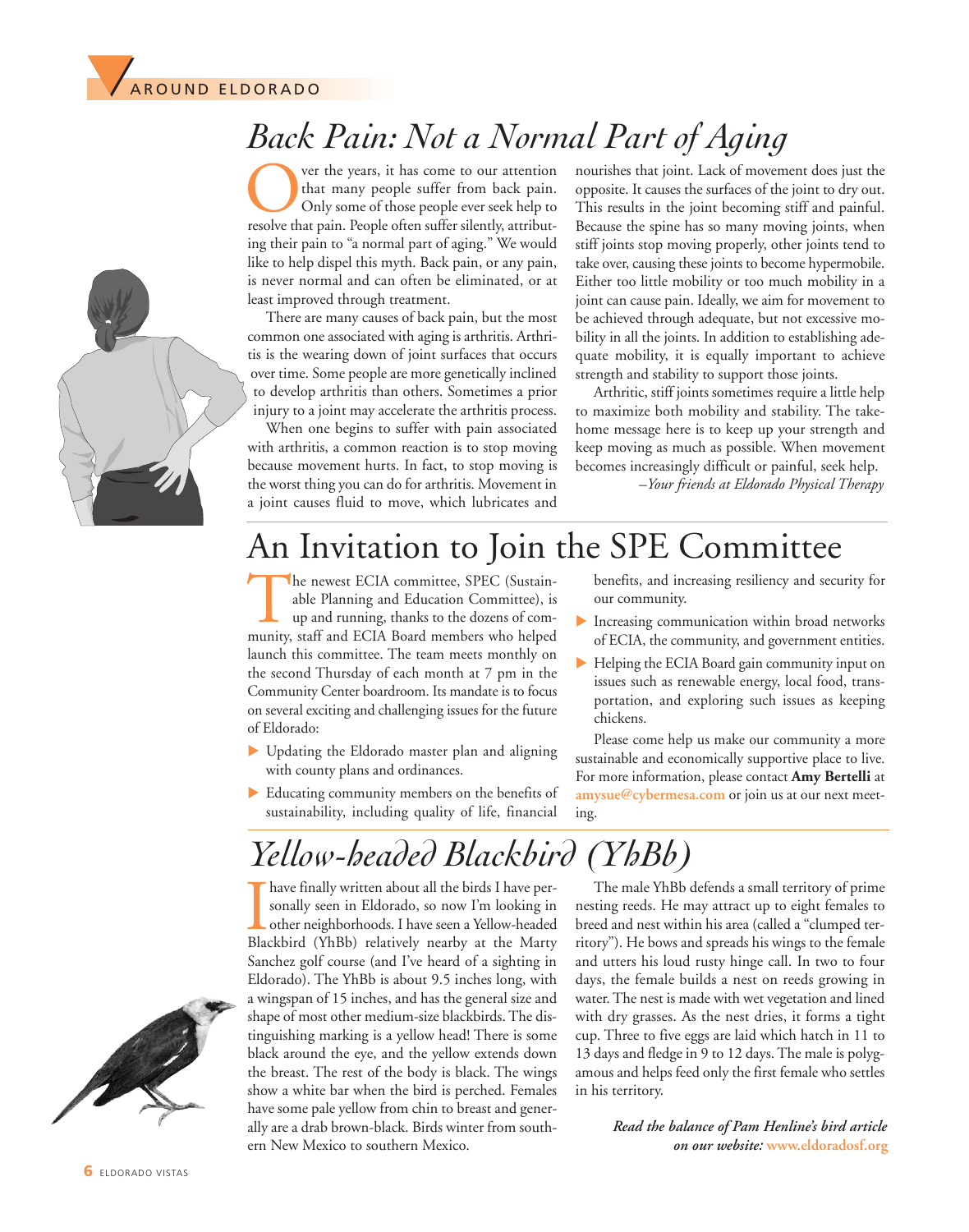

# Alternative Household Security Systems

**M** any homeowners avoid acquiring a home security system because the initial cost of a conventional arrangement can run to thousands of dollars. Yet there are any number of unsecurity system because the initial cost of a conventional arrangement can run to conventional systems costing far less and all are available online. Here are three that may interest you:

- The Telephone Intrusion Detector comes as an attractive, fully functional phone that is easily programmed to detect an intruder up to 30 feet away. Upon detection, the system automatically dials any number you choose, such as your cell phone, a friend's number, or the police. Price: \$75.
- $\blacktriangleright$  A more aggressive method of home protection is the Phasor Pain and Shock Field System which uses a technology employed in Britain to break up unruly crowds. It produces an intense field of high-pressure ultrasonic shockwaves, thereby giving intruders a feeling of extreme paranoia, discomfort, disorientation, panic and nausea, forcing them to leave the area. Price: \$230.00 when purchased as a kit; or \$330 ready to use.

Finally, here's an idea parents should welcome: When we think about home protection, we usually think about safeguarding our material possessions. But here is a novel product that guards what is most dear:

u The Child Abduction Alarm is a device worn by the child. The transmitter, which looks like a cartoon character, sends a constant signal to the receiver held by the adult. The effective range of the signal can be adjusted out to a distance of 30 feet. When the child goes beyond the set perimeter, the adult's receiver begins to beep, announcing the child is leaving the area. Price: \$30.

With such novel devices becoming increasingly available and at such reasonable prices, there is no reason to leave any household unprotected.

#### **ELDORADO CRIME SEPTEMBER 2011:**

September 14, Bonito Road, Burglary September 21, Cayuse Place, Larceny

*–Raymond Bolton*

# *Senior Scene at the Adam Center*

eniors, there is no excuse to feel shut in and bored as winter approaches and the summer activities at the Adam Senior Center come to an end. You can keep physically fit, learn new skills, play eniors, there is no excuse to feel shut in and bored as winter approaches and the summer activities at the Adam Senior Center come to an games, and enjoy a good healthy lunch while meeting new friends. Activities, transportation, Meals on Wheels, and daily lunches are open to registered seniors 60+ years of age. Sign up at the center and call a day ahead for lunch reservations at 466-1039.

#### **EXERCISE PROGRAMS**

The new Adam Senior Center activity director, **Carol Branch**, has kicked up the exercise program at the center. Back by popular demand is Tai Chi taught by **Wendy Singer**. The class is from 10 to 11 on Wednesdays. Whether you have worked with this discipline before or are a beginner, this free class will build balance, gently exercise joints and muscles, and improve concentration by practicing these dance-like movements. And speaking of dance, **Jean Tobias**, has started teaching Creative Dance Fridays from 10 to 11 am. Or get yourself moving Tuesday and Thursday mornings with Carol's Chair Aerobics and stretch classes from 10:30 to 11:30 am. Wednesday's popular Strength Training with **Neila Richardson** continues at 1:30 pm, following the lunch program.

#### **QUIET ENDEAVORS**

For more quiet endeavors, try computer training with **Fred Quist** on Monday afternoons beginning at 1:00 pm, or the new Book Group that meets on Tuesdays from 1 to 2 in the Center's library/living room. Carol is working to get Scrabble and card games added to the list of activities.

#### **ARTS & CRAFTS**

Painting with **Janet Amtmann** continues through November, but this class is full. However, another outlet for creativity is on Thursday afternoons from 1 to 2:30 when Carol will lead an arts and crafts class featuring a variety of projects including sewing, making holiday cards, etc.

#### **TRIPS, TRANSPORTATION, MEALS ON WHEELS, AND VOLUNTEERING**

Only one trip is scheduled for November and December. Details are posted on the Center's bulletin board. Space in the van is limited to 12 participants. For transportation to doctors' offices, or to the Center to participate in lunch and classes, please contact Lola at 992-3069 the day before the scheduled appointment.

Volunteers are always needed for Meals on Wheels, answering phones, helping in the kitchen, or leading activities. Anyone needing Meals on Wheels delivered to a family member should call the Center to get registered and have an evaluation by a staff member. Lunch and Meals on Wheels are a donation of \$1.50 per person.

*–Janet Amtmann*